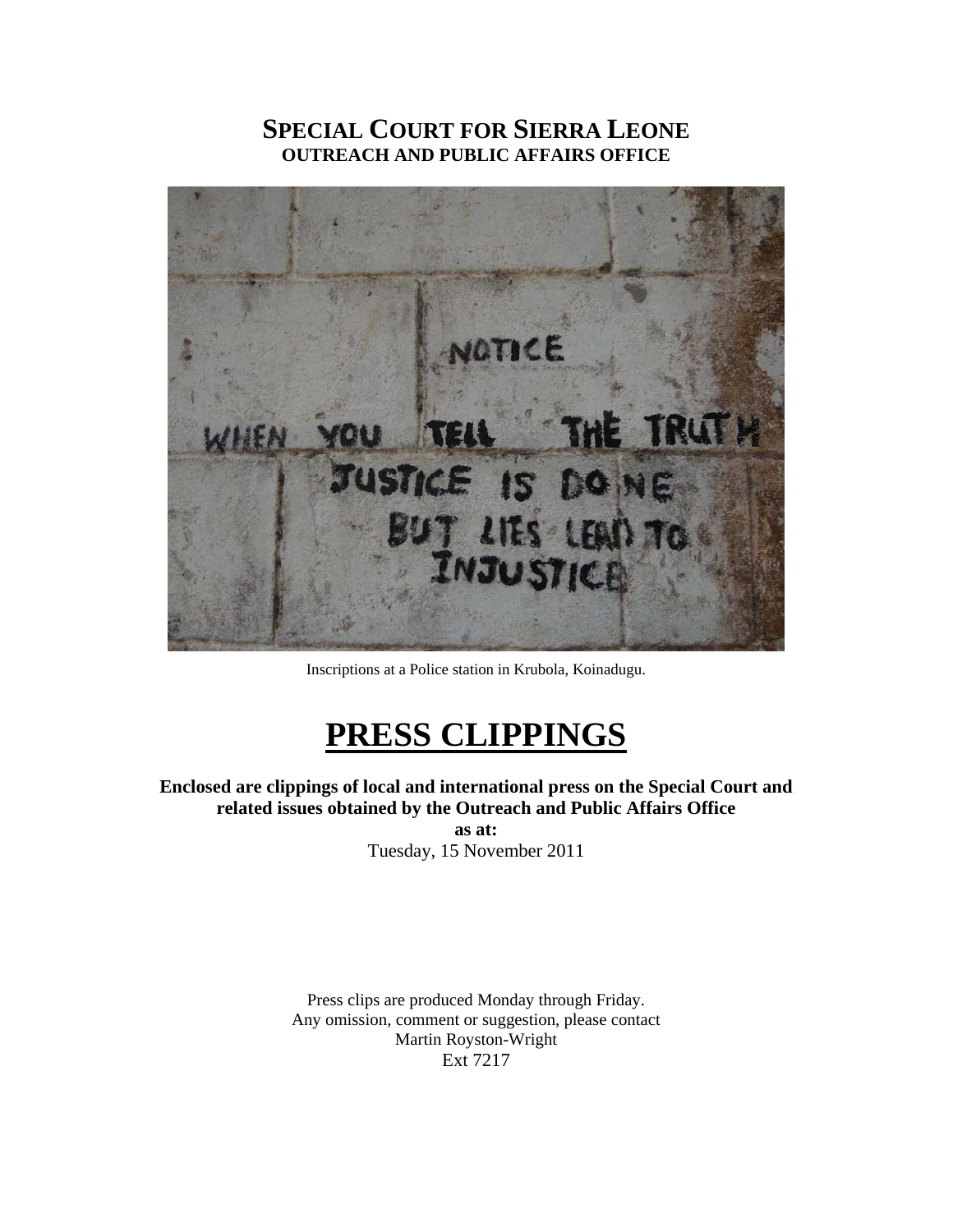| <b>International News</b>                                                             |           |
|---------------------------------------------------------------------------------------|-----------|
| Sierra Leonean Convicts Treated well – UN Court / Cocorioko                           | Page 3    |
| ICT Will not Remove Justice Nizamul Huq / BDNews24.com                                | Page 4    |
| 'Merchant of Death' and Other Bad Guys / The Korean Times                             | Pages 5-6 |
| <b>ICC Prosecutor Warns Election-Related Violence Will Not be Tolerated / UN News</b> | Page 7    |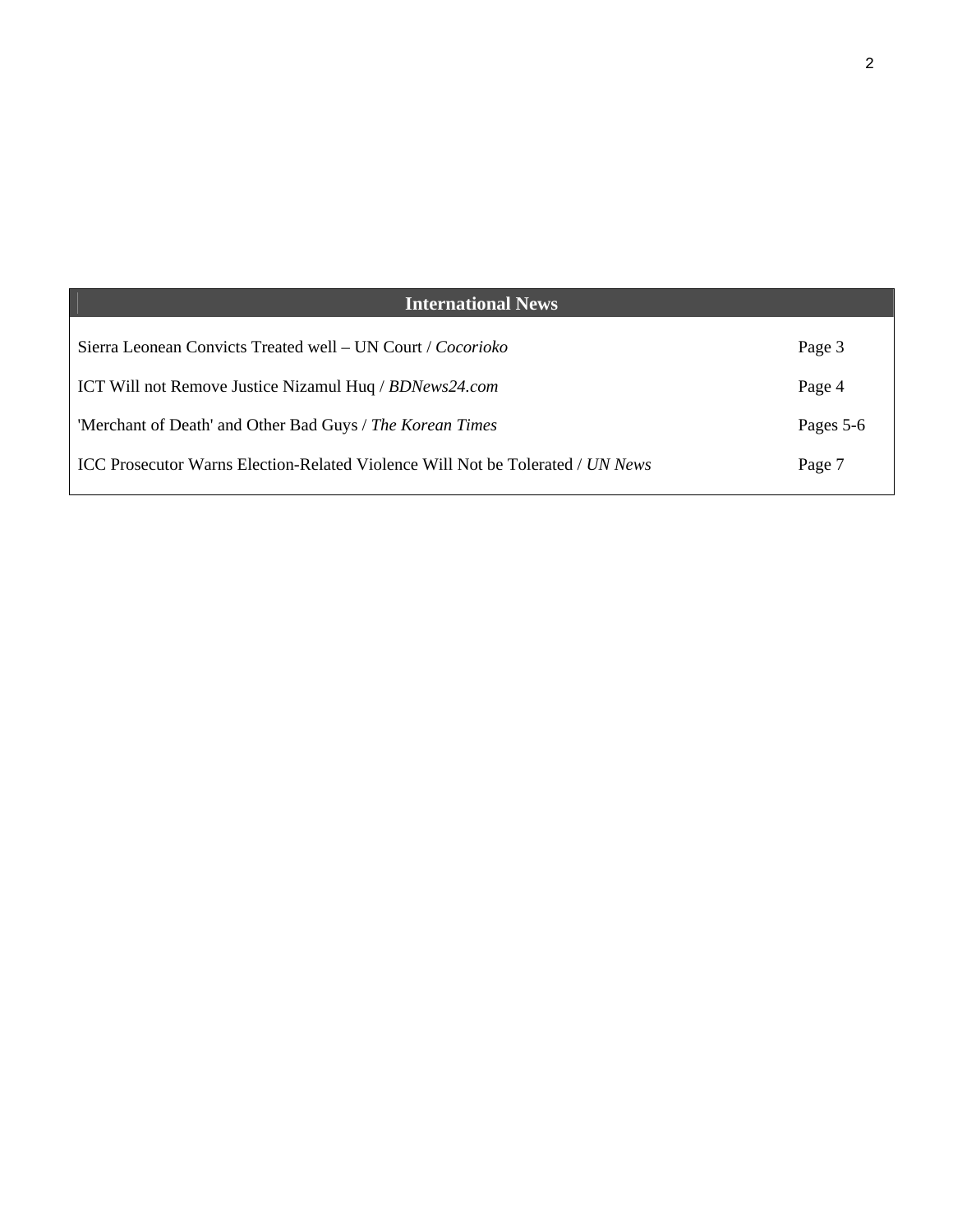Cocorioko Tuesday, 15 November 2011

### **Sierra Leonean convicts treated well – UN Court**

#### By Edwin Musoni

The United Nations Special Court for Sierra Leone has said that Sierra Leonean war crimes convicts serving their sentences in Rwanda were being treated in accordance with international standards.

The affirmation was made by the court's Outreach and Public Affairs Chief, Peter C. Andersen, in an email message to The New Times.

He was reacting to claims published in Sierra Leonean newspaper, The Exclusive, alleged that the prisoners wanted the court to review their detention conditions because they were being treated badly, and instead relocate them to another country to complete their prison terms.

Currently, eight Sierra Leonean war crime prisoners sentenced by the Special Court are serving their respective sentences at Mpanga Prison in the Southern Province.

The Registrar General, Binta Mansaray, subsequently came to Rwanda on an inspection tour and filed her report.

"Based on our assessment, the Special Court is satisfied with the implementation of the sentence enforcement agreement, and with the excellent cooperation of the Rwandan authorities," Anderson said in the email.

The court's delegation met and held talks with the prisoners who expressed dissatisfaction over new procedures put in place to access supplies like milk, Ovaltine chocolate, sardines, sugar, juice, toiletries, among others, as well as the enforcement of protocols for their use of the telephone.

"The prisoners interpreted these procedures, which are in line with international standards, as violations of their rights, and asked to be transferred to Pademba Road Prison in Freetown," said Anderson.

"We concluded that there are no human rights abuses, and that the prisoners' complaints stem from their resistance to the introduction of new procedures, and their unwillingness to adapt to prison life".

"We would like to express our thanks and gratitude to the Rwandan Government and to the Rwanda Correctional Service for their assistance during our visit, and for their work which has ensured the success of the bi-lateral enforcement agreement with the Special Court," Anderson added.

Prior to the Registrar General's visit, the Commissioner General of the Rwanda Correctional Service (RCS) Paul Rwarakabije, had also strongly criticised the prisoners' claims and instead said that they receive 'extraordinary' care.

Rwarakabije noted that Rwanda had essentially provided all it was required of by the MoU, adding that the prisoners had been provided with extra incentives.

"The prisoners are frequently visited by their relatives. These are international prisoners and we treat them in a special manner," said Rwarakabije.

He added that the Sierra Leonean prisoners have access to telephone and special meals.

The eight who were transferred to Rwanda in 2009 are Issa Sesay, Morris Kallon, Alex Tamba Brima, Santigie Borbor Kanu, Ibrahim Bazzy Kamara, Augustine Gboa, Musa Kondowa and Moinina Fofana.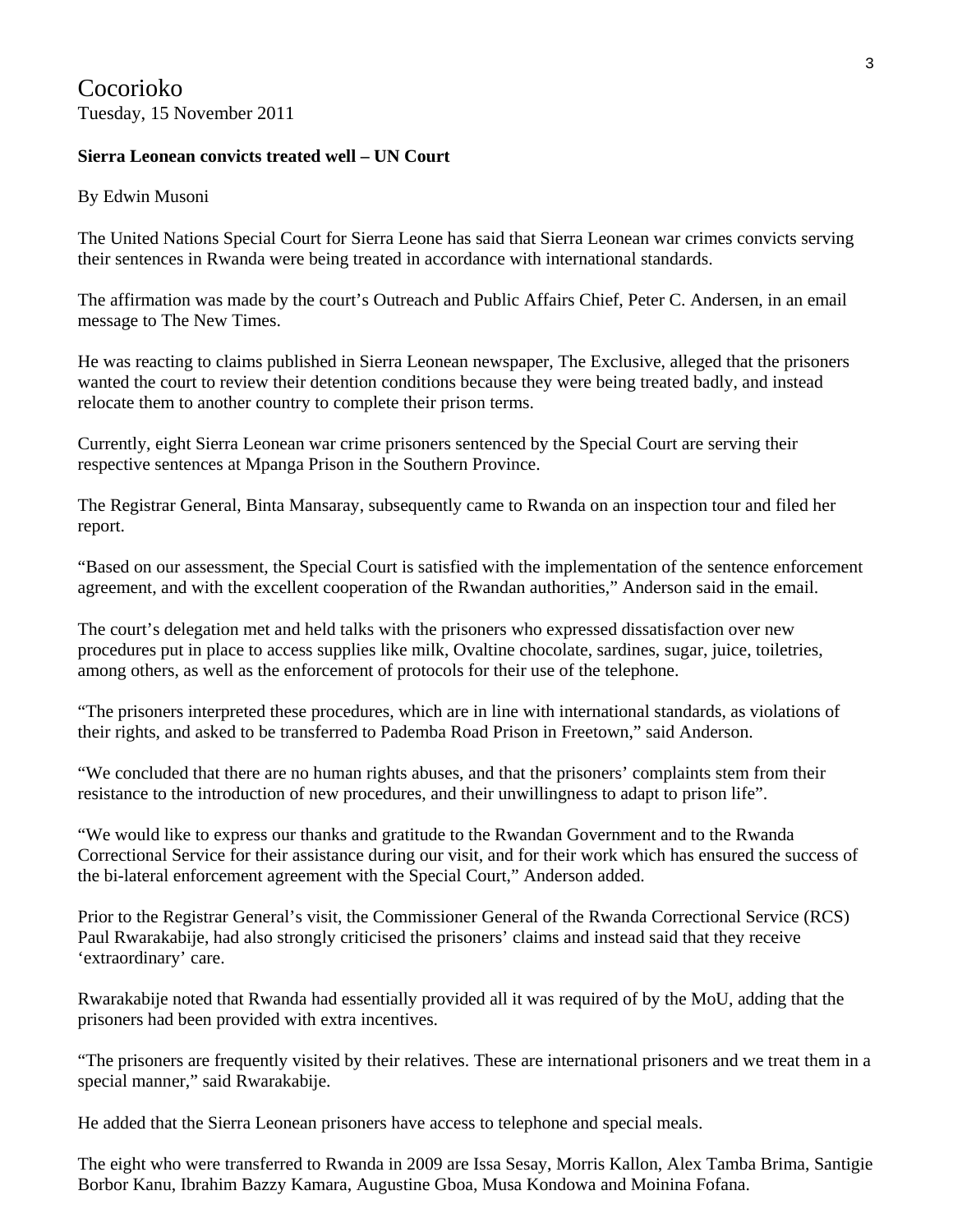### BDNews24.com (Bangladesh)

Monday, 14 November 2011

### **ICT will not remove Justice Nizamul Huq (Excerpts)**

Tanim Ahmed

Dhaka, Nov 14 (bdnews24.com) —The war crimes tribunal has said the laws do not provide the judges to remove co-judge Justice Nizamul Huq as petitioned by the Jamaat-e-Islami's leader Delwar Hossain Sayedee.

#### -SNIP-

Reading out the order, Fazle Kabir noted that Sayedee's counsel Abdur Razzaq had cited a number of precedents where a judge had been removed. However, Fazle Kabir said that having perused the legal provisions of those courts, including the special court of Sierra Leone, the tribunal found that those judges were empowered by special laws that allowed them to make such a ruling against a fellow judge.

The tribunal also ruled regarding a newspaper report published on Nov 10 in Jamaat mouthpiece daily Sangram. The report mentions an email sent by three lawyers, claiming to be Sayedee's lawyers, to Nizamul Huq requesting him to recuse himself for being unfit to hold the trial.

AKM Zaheer Ahmed, reading out that ruling, noted that the registrar had received an email on Nov 9 from Steven Kay QC, Toby Cadman and **John Cammegh**, addressed to the tribunal chief. The three lawyers of 9 Bedford Row, which is said to be a leading law firm in England, urged Huq to step aside in the interest of justice.

-SNIP-

[Note: John Cammegh represented Augustine Gbao in the RUF trial.]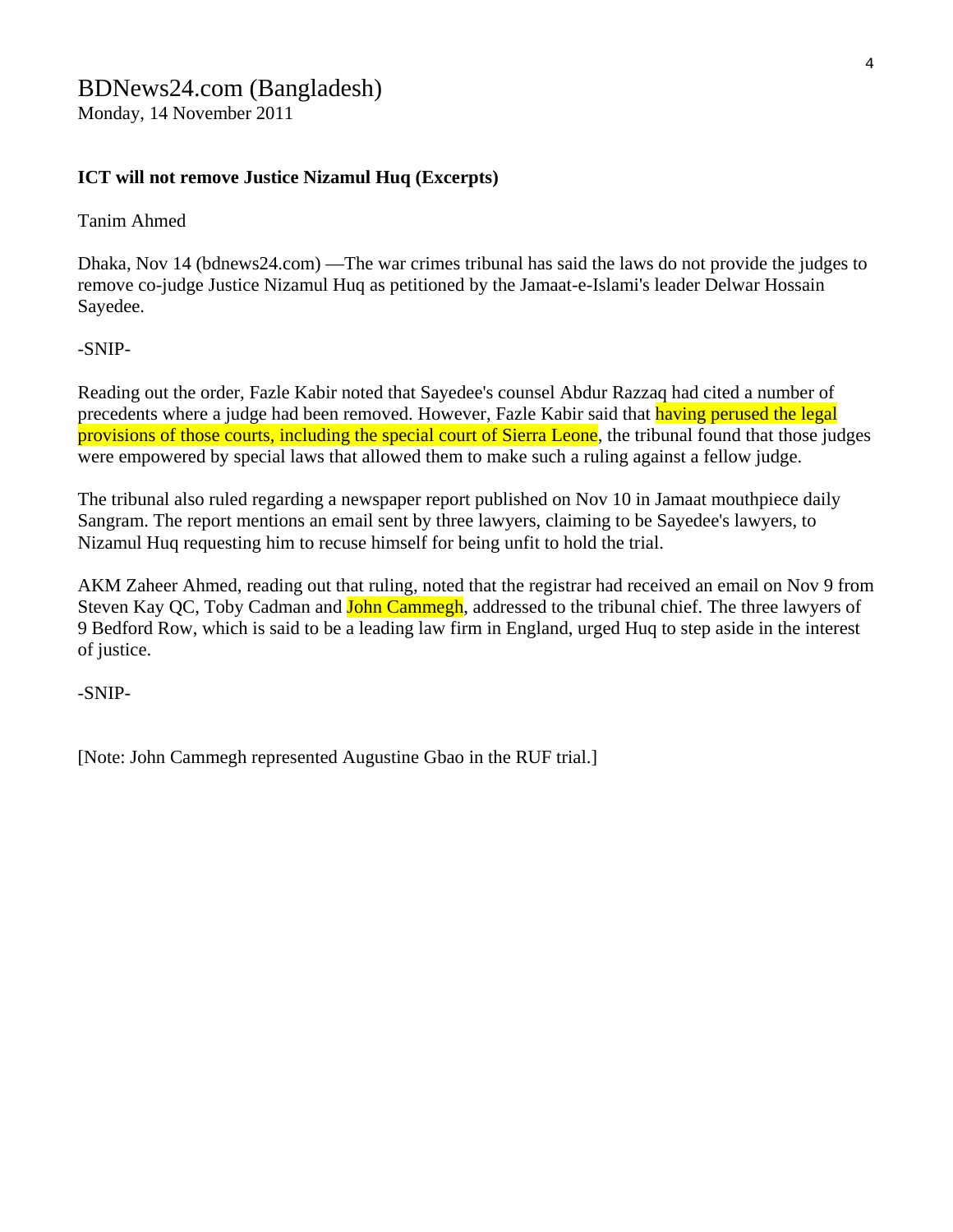The Korean Times Tuesday, 15 November 2011

### **'Merchant of Death' and other bad guys**

By Arthur I. Cyr

"Without justice, courage is weak," Ben Franklin wrote, and around the world today dangerous men are being brought to justice. Viktor Bout, rightly labeled the "Merchant of Death," has just been convicted by a jury in New York of trying to sell arms to FARC (the Revolutionary Armed Forces of Colombia) in order to kill Americans.



Bout was seized in Thailand in a sting operation orchestrated by the U.S. Drug Enforcement Administration. The Thai government initially v etoed extradition, reflecting strong intervention by Russian interests. The turnabout reflected intense continuous pressure by the U.S. government.

Former Soviet army officer Bout became rich and feared dealing in weapons and drugs on a vast scale. The book "Merchant of Death: Money, Guns, Planes, and the Man Who Makes War Possible," documents his extraordinary career.

Authors Douglas Farah and Stephen Braun provide details on a global trail marked in blood. Wholesale death literally was his occupation. Bout's arrest in a luxury hotel was a victory for basic morality and decency as well as law enforcement.

The FARC controls extensive territory in Colombia. Bout's fleet of private aircraft allegedly flew in guns and ammunition, and ferried out drugs for sale. The arms reportedly originated in Kazakhstan and other parts of Central Asia. The Merchant is also accused of dealing with al-Qaida and the Taliban, though he has denied these charges.

Initially based in Russia, Bout moved his operations to Belgium, then the United Arab Emirates. For years, he kept just barely ahead of a comprehensive worldwide law-enforcement effort to take him down. His conviction indicates the global rule of law is growing.

While Bout faced justice, the extremely lengthy, complex war crimes trial at The Hague of former Liberian dictator Charles Taylor continues. The final judicial verdict is pending, and probably remains some months away, but the effective employment of due process has broad positive implications for Africa.

In July, Goran Hadzic was arrested in Serbia. He was the last remaining accused Balkans war criminal not yet in custody following the brutal fighting of the 1990s in that region.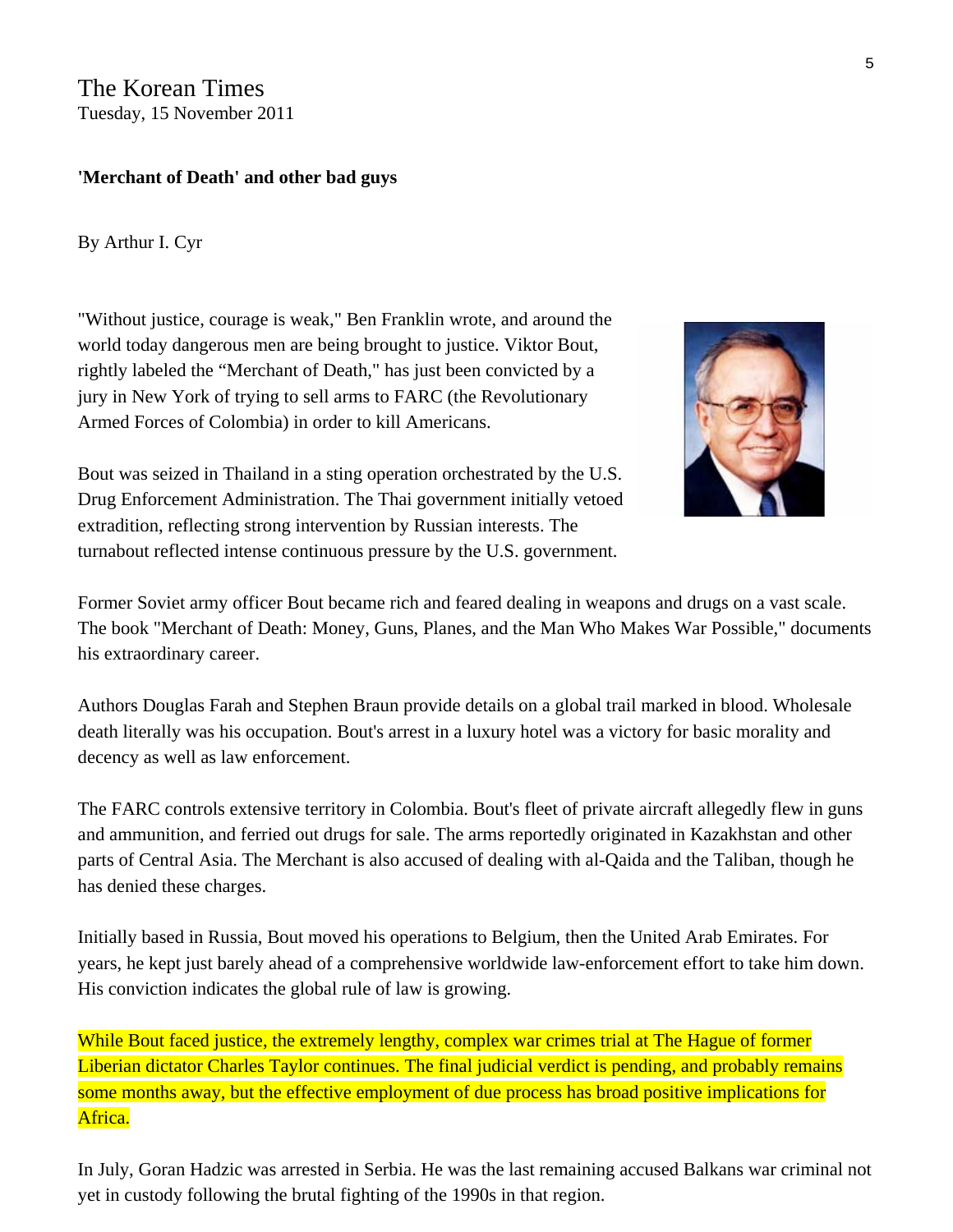United Nations officials joined with representatives of the international judicial tribunal overseeing these trials in welcoming this benchmark event, representing symbolic closure to the armed conflict, along with confirmation of the rule of law in a historically troubled, unstable region of the world.

If this brief brutal list indicates such practices are removed from the United States, think again. Edwin P. Wilson, a retired U.S. intelligence pro, went to work for terrorist state Libya in the 1970s. Wilson recruited expert military veterans, including U.S. Army Green Berets, for Col. Moammar Gadhafi's regime.

Killings in Colorado as well as Germany were blamed on Wilson's lethal crew. Alleged deals, backed by substantial evidence, included shipping 20 tons of C-4 plastic explosives to Libya in chartered planes. Wilson became a U.S. law enforcement priority. Libya refused to extradite him but imaginative American operatives set up an attractive bogus deal and lured him to the Caribbean, where he was arrested.

Wilson spent almost three decades in prison before a federal judge declared the CIA and Department of Justice had acted improperly regarding the trial, and overturned his conviction on procedural grounds.

By definition, the rule of law puts the same obligations on all parties, innocent and guilty. Franklin and fellow Founders understood that the goal is great but the process is often painful.

*Arthur I. Cyr is Clausen distinguished professor at Carthage College. He is also a columnist for Scripps Howard News Service (www.scrippsnews.com). E-mail him at acyr@carthage.edu.*